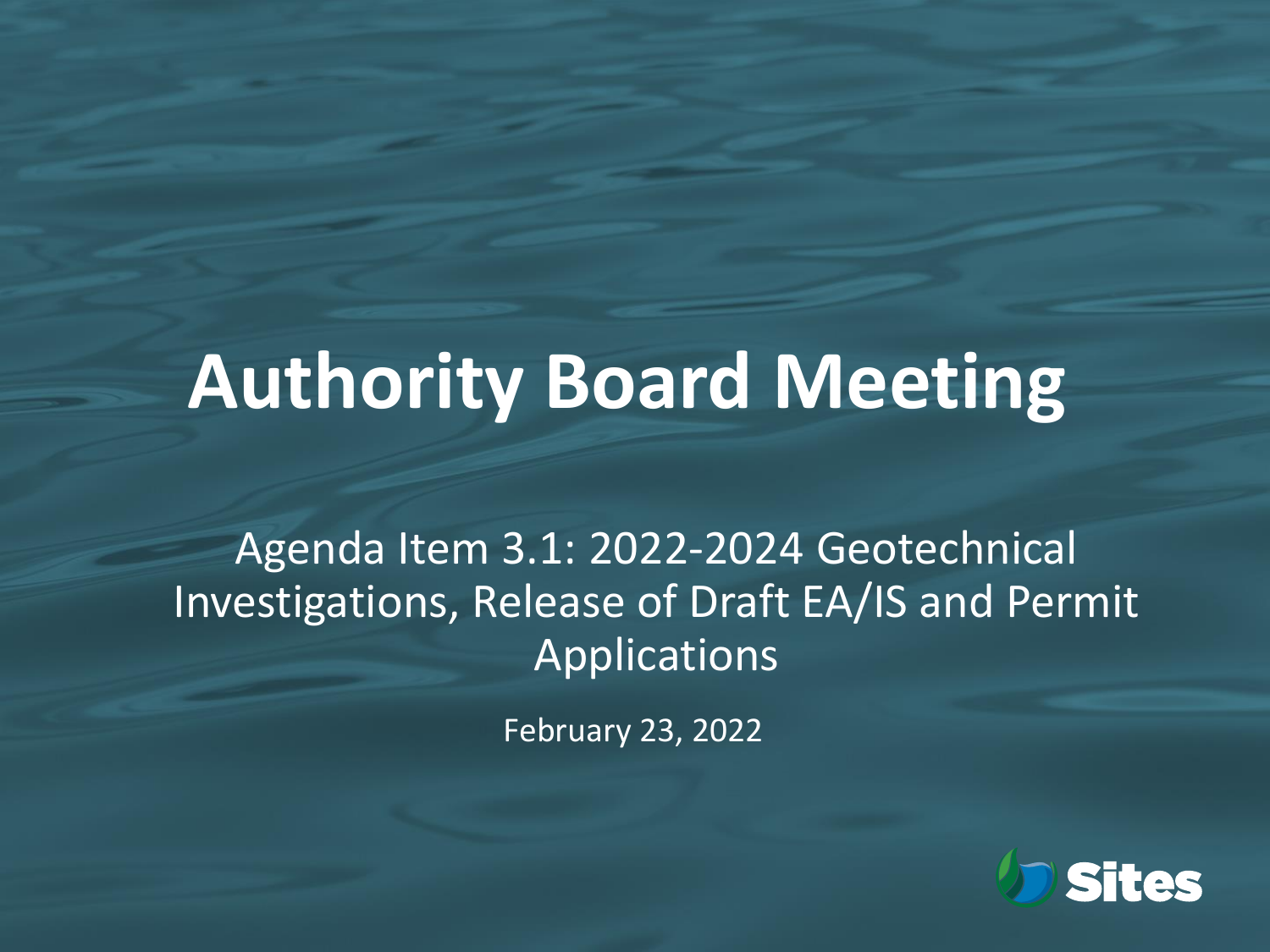# **2022-2024 Geotechnical Investigations**

- Necessary to refine engineering designs and cost estimates
- Activities:
	- − Geologic mapping
		- Surface mapping, noninvasive
	- − Geotechnical investigations
		- Subsurface drilling, invasive
	- − Surface geophysical surveys
		- Surface mapping, non or minimally invasive
- Summer 2022 through 2024

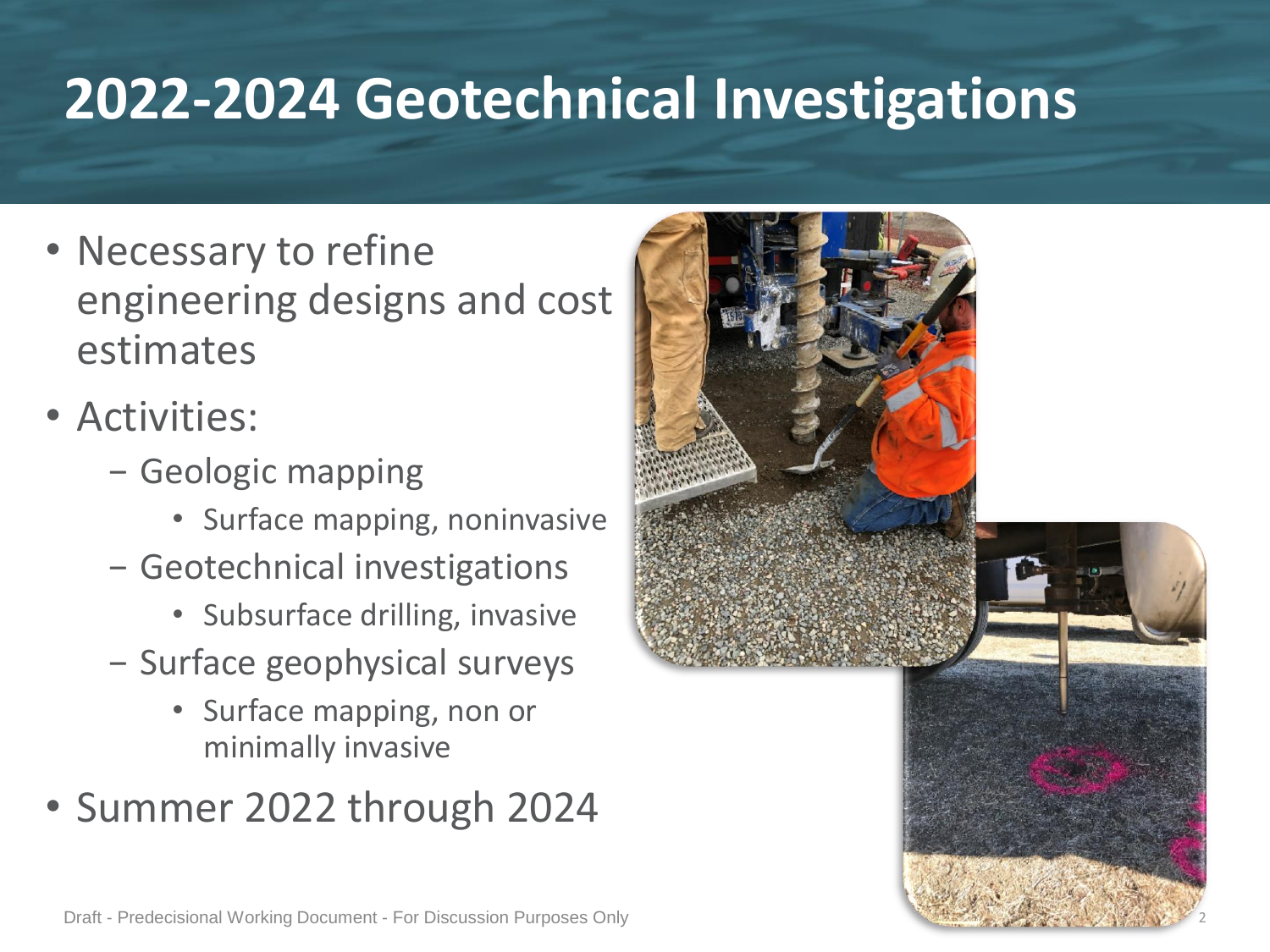## **Roles and Responsibilities**

#### • Authority

- − Undertake all field activities
- − Obtain all land access
- − CEQA Lead Agency
- − Obtain all permits (except 2 obtained by Reclamation)
- Reclamation
	- − Funding partner, no field activities anticipated
	- − NEPA Lead Agency
	- − Complete Federal ESA and National Historic Preservation Act compliance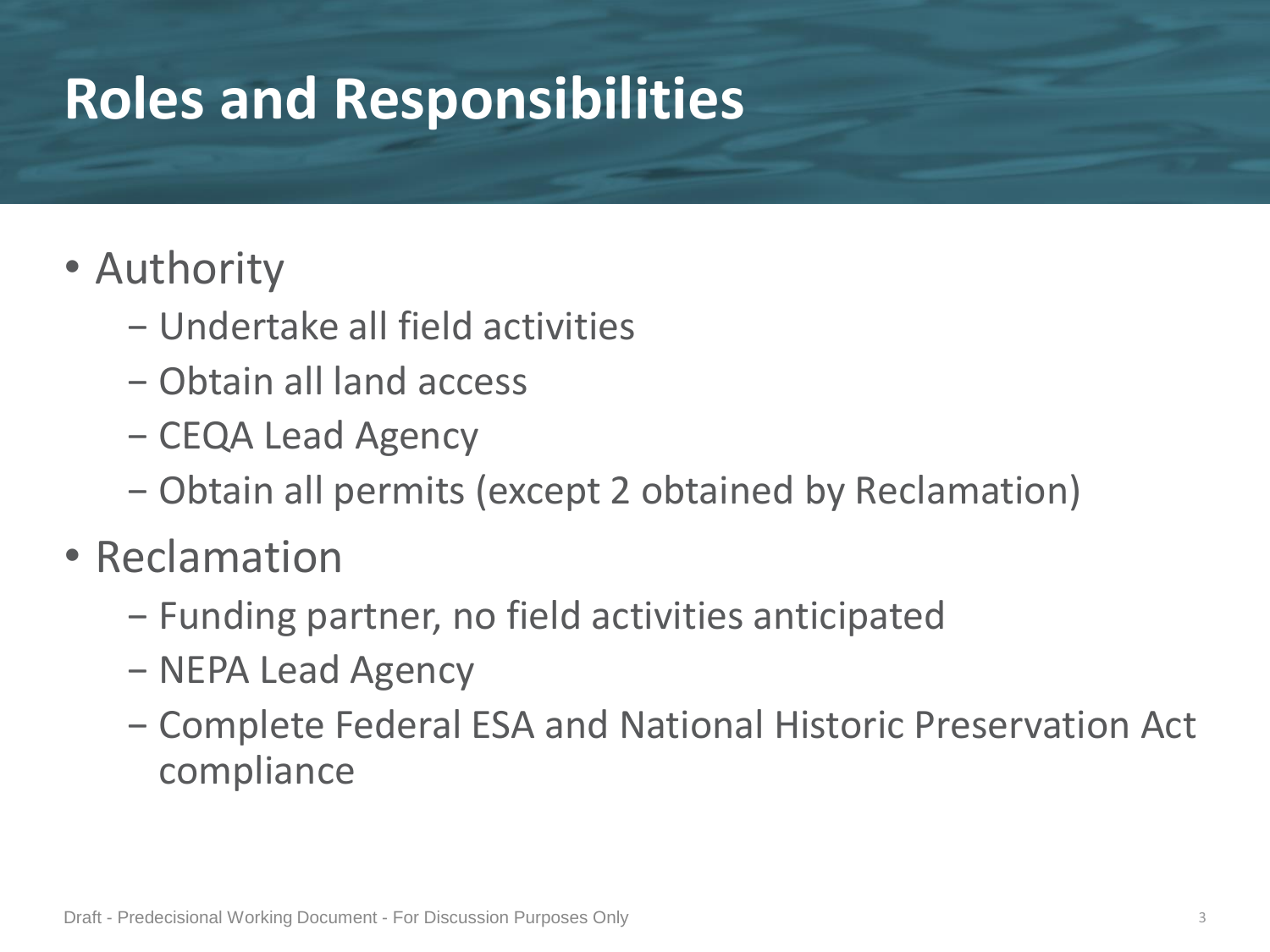#### **Project Development**

- Activity locations coordinated with engineering, environmental, and realty teams
	- − Avoided and minimized impacts to biological, cultural and Tribal resources
	- − Avoided and minimized activities in areas where landowners are less likely to be willing
- Activities only undertaken on willing landowner parcels and in public right of way (with permission)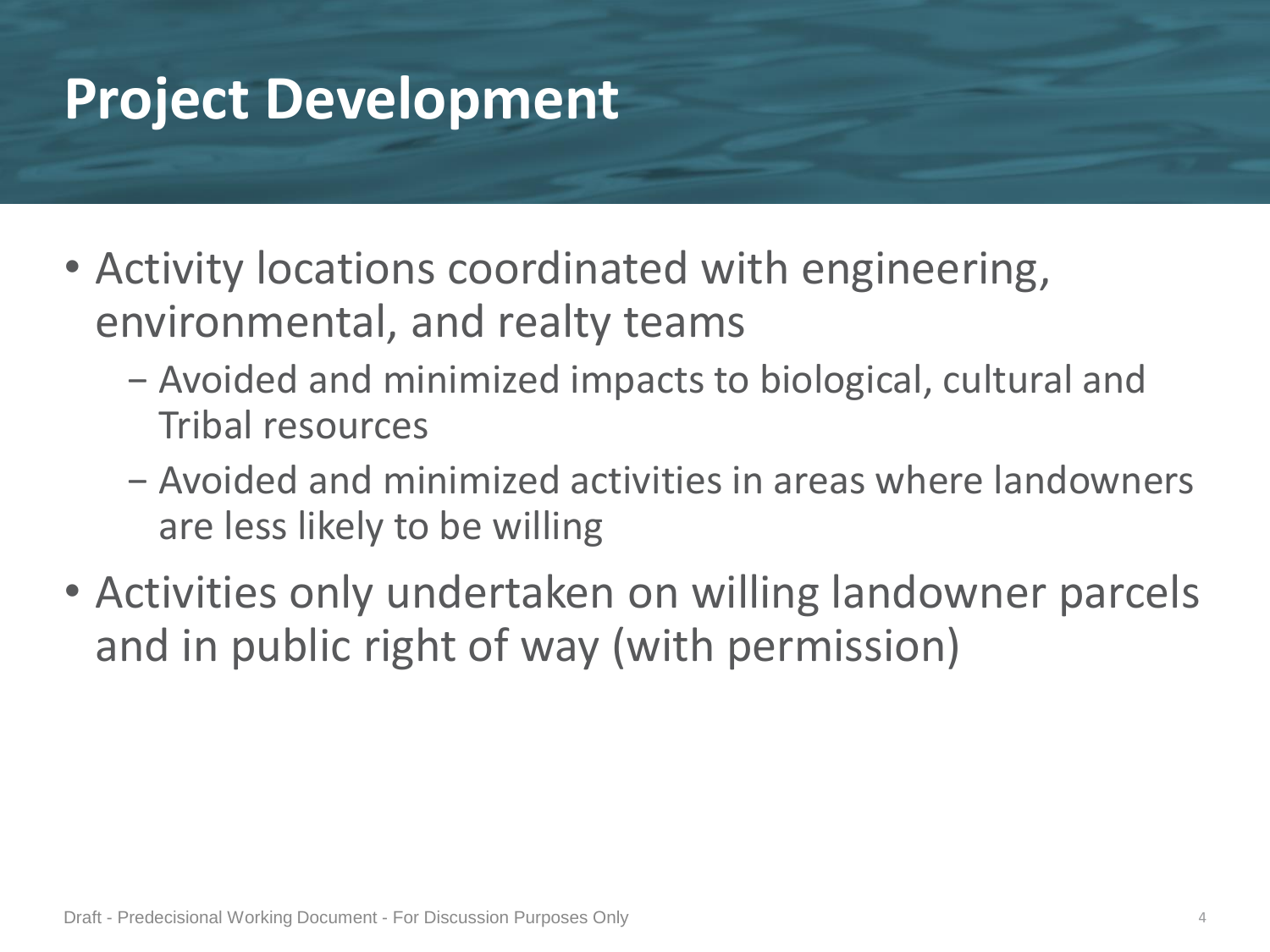#### **Impact Avoidance and Minimization**

- To avoid and minimize potential environmental impacts, Authority will implement:
	- − Standard geotechnical protocols and procedures
		- Similar to prior geotechnical activities
	- − Mitigation measures in Draft EA/IS
	- − Permit requirements
- Pre-activity surveys for biological, cultural and Tribal resources
	- − Do not drill at any site:
		- With known cultural or Tribal resources based on previous survey information and pre-activity surveys
		- Where we can not adhere to biological mitigation measures or measures in the anticipated permits
- On-site biological, cultural and Tribal monitoring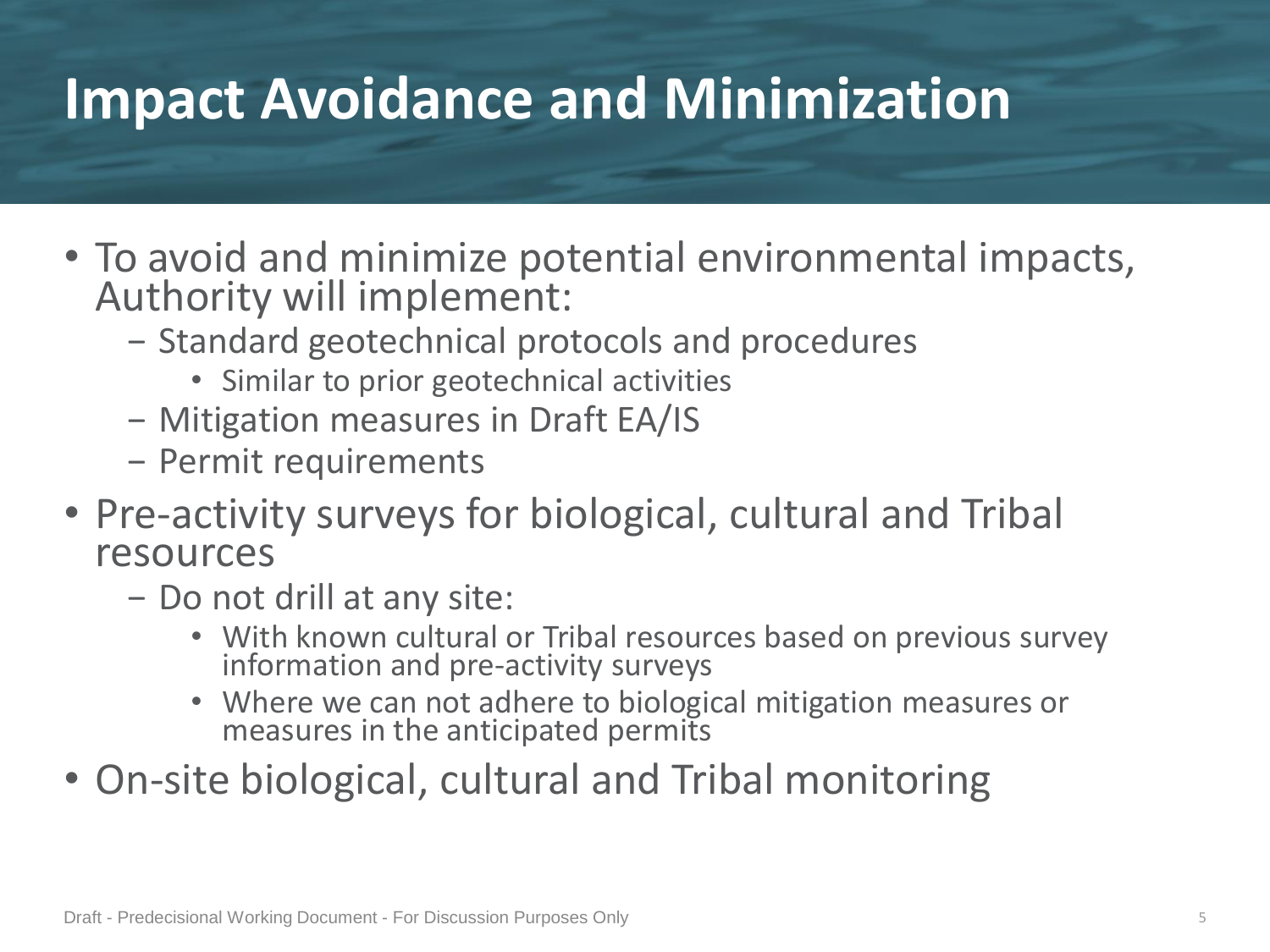# **CEQA/NEPA Compliance Approach**

- Initial Study under CEQA
	- − Authority Lead Agency
	- − Will determine whether Authority adopts a mitigated negative declaration
- Environmental Assessment under NEPA
	- − Reclamation Lead Agency
	- − Will determine whether Reclamation adopts a Finding of No Significant Impact
- Joint Draft EA/IS
	- − 30-day public review period
- Currently reviewing/finalizing the document with Reclamation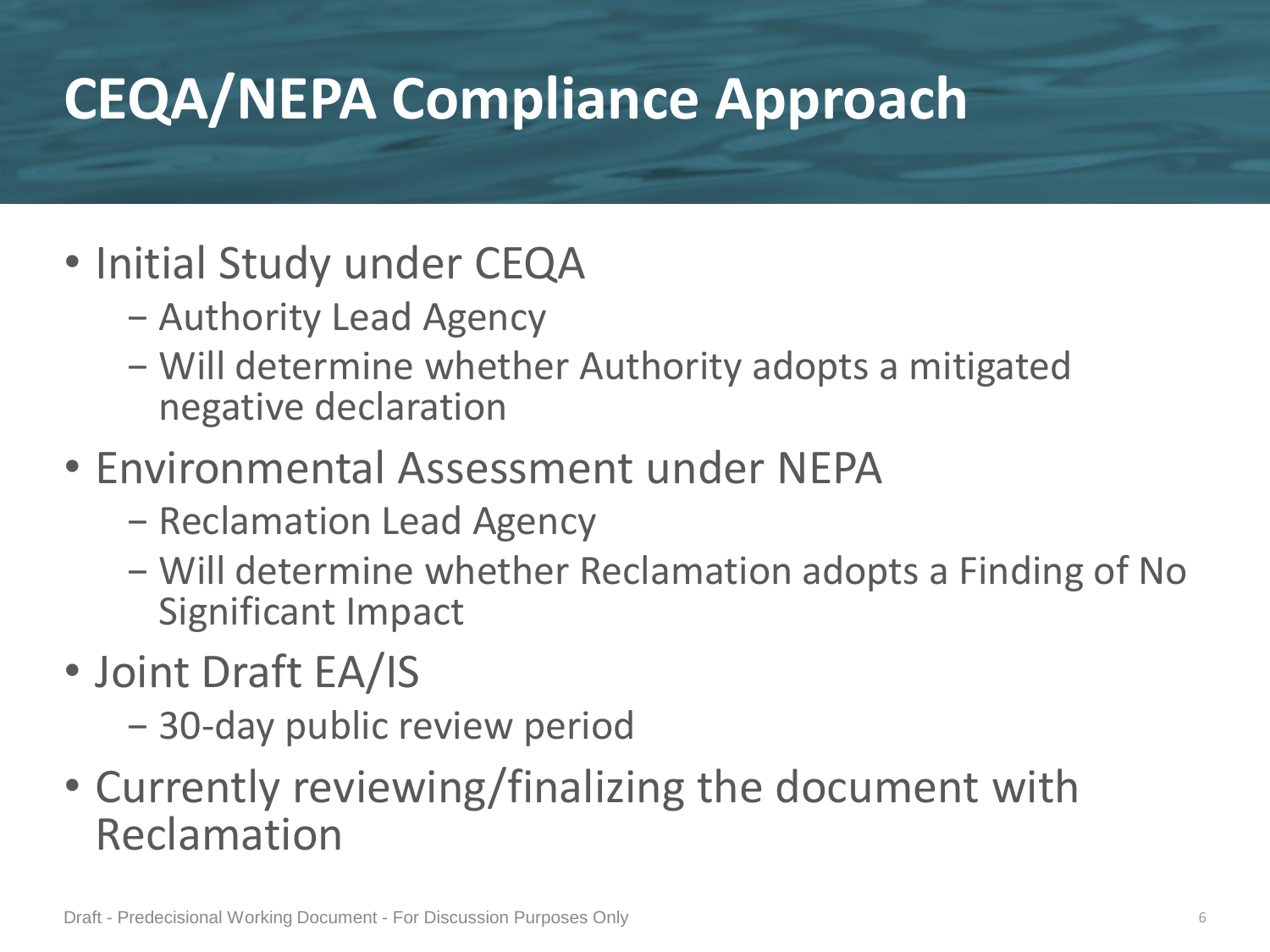# **Mitigation Measures Anticipated in Draft EA/IS**

| <b>Resource Area</b>             | <b>Summary of Mitigation Measures</b>                                                                                                                                                                                                                                                                                                                                                                               |
|----------------------------------|---------------------------------------------------------------------------------------------------------------------------------------------------------------------------------------------------------------------------------------------------------------------------------------------------------------------------------------------------------------------------------------------------------------------|
| <b>Biological Resources</b>      | Conduct mandatory biological resources awareness training; general measures to<br>avoid and minimize effects on sensitive biological resources; measures to avoid<br>and minimize effects on waters of the U.S./State; species specific measures for<br>state and federally-listed plant and animal species along with migratory birds and<br>eagles; and decontamination of equipment for aquatic invasive species |
| <b>Paleontological Resources</b> | Consult with qualified paleontologist if paleontological resources are discovered                                                                                                                                                                                                                                                                                                                                   |
| <b>Cultural Resources</b>        | Avoid impacts on cultural resources; conduct pre-activity pedestrian survey;<br>prepare a post-review Discovery Plan; conduct archaeological sensitivity training;<br>conduct archaeological monitoring; and immediately halt ground-disturbing<br>activities if cultural resources or human remains are found and implement<br>appropriate plans                                                                   |
| <b>Tribal Cultural Resources</b> | Avoid or preserve in place; treat resources with culturally appropriate dignity; and<br>implement permanent conservation easements for any resources found                                                                                                                                                                                                                                                          |

Preliminary mitigation measures. These measures may change as staff and Reclamation continue review of the EA/IS.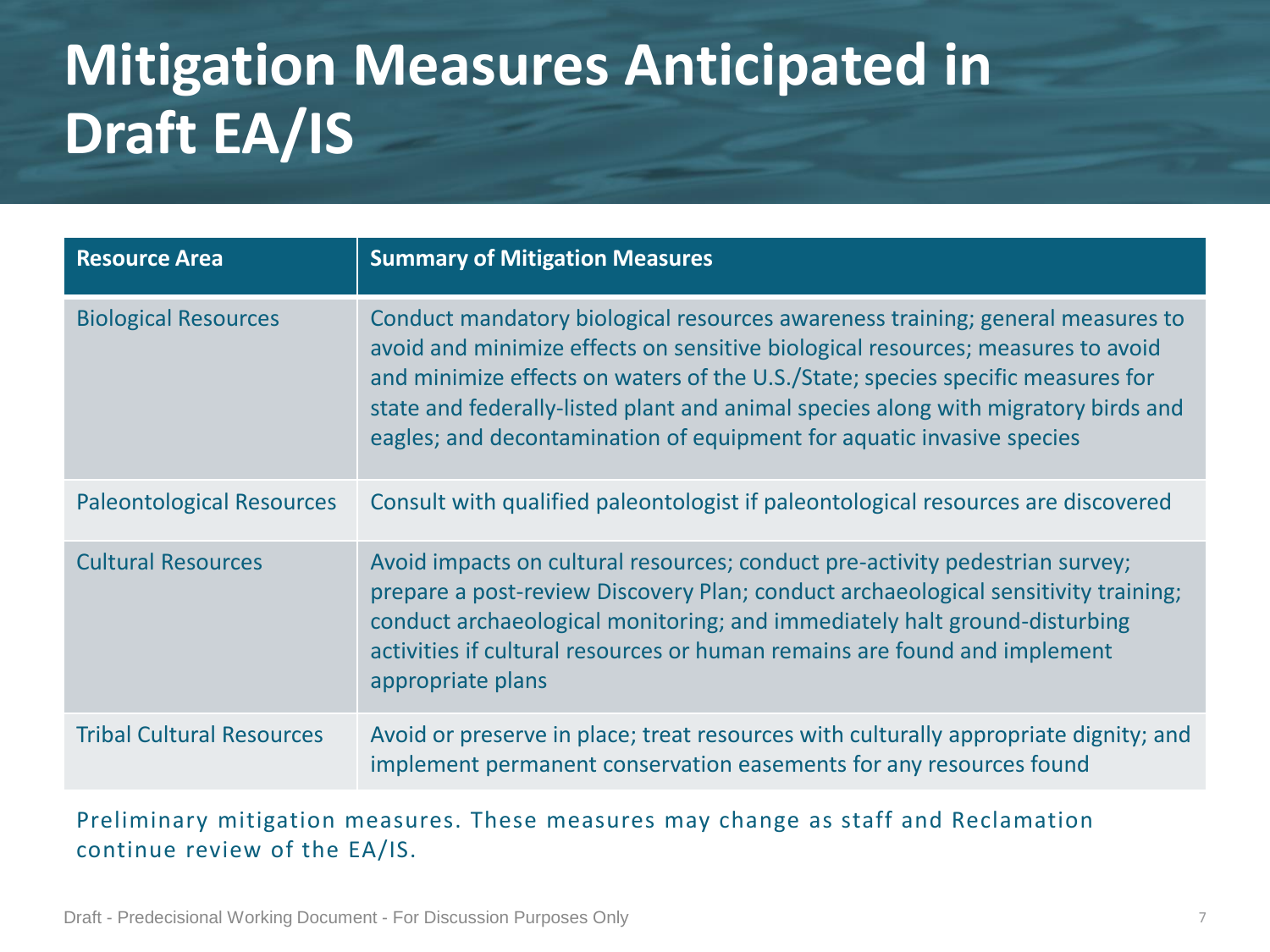### **Federal Permits/Authorizations**

- USFWS Supplemental Biological Assessment
	- − Amending prior geotechnical Biological Assessment and associated Biological Opinion
	- − Reclamation submitted amended BA to USFWS on February 15, 2022
- National Historic Preservation Act, Section 106
	- − Finalized cultural sensitivity report
	- − Tribal consultation by Reclamation will be initiated shortly
	- − SHPO consultation will be initiated by Reclamation following tribal consultation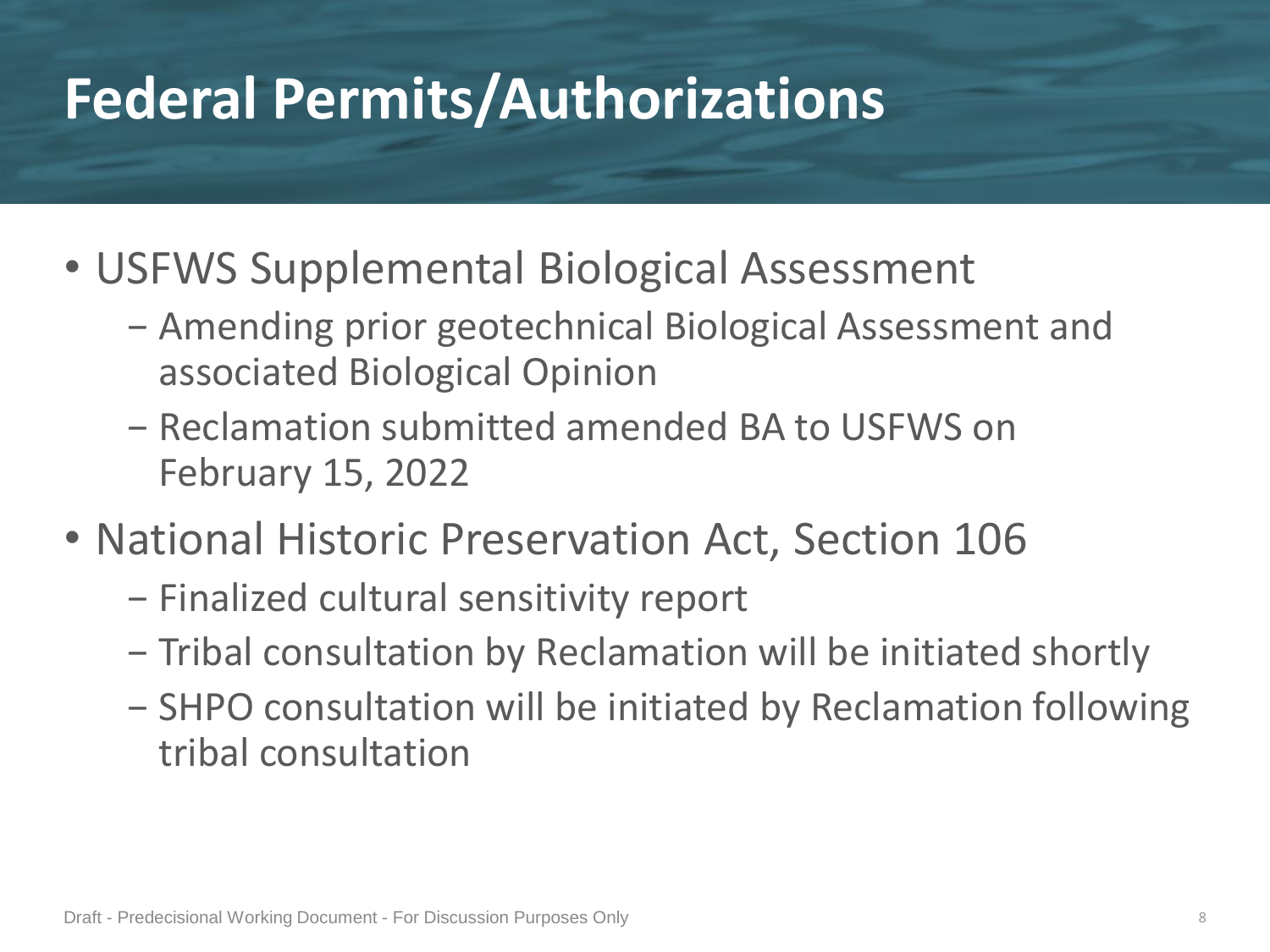## **Other Permits/Authorizations**

- With the careful selection of locations to avoid impacts, only a few locations trigger the need to obtain additional permits
- Four locations will need permits under:
	- − Clean Water Act Section 404
	- − Clean Water Act Section 401
- Three locations will need a Lake and Streambed Alteration Agreement
- Two locations will need permit from Central Valley Flood Protection Board